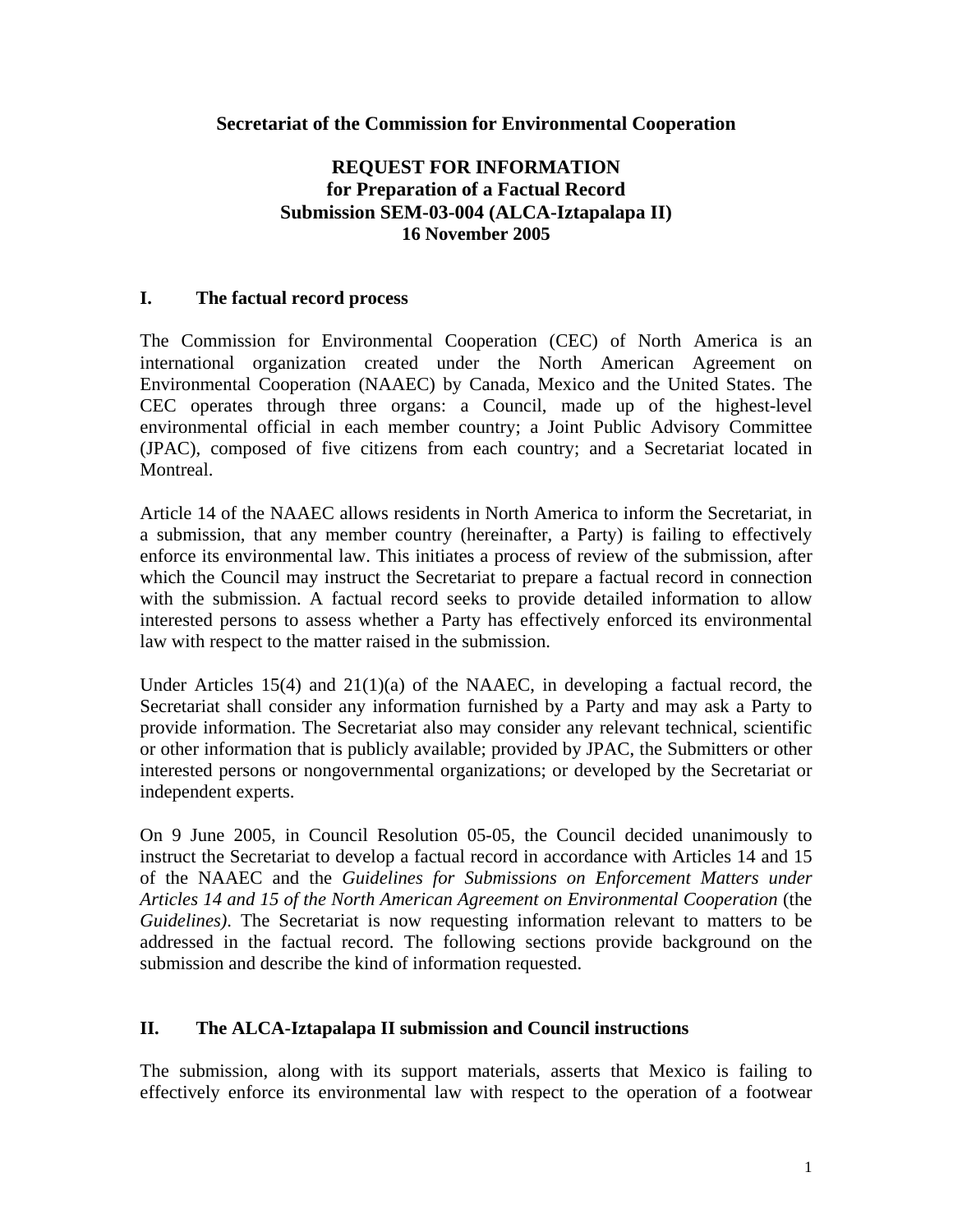materials factory owned by the company ALCA, SA de CV ("ALCA"), located on property neighboring the Submitter's home in the Santa Isabel Industrial neighborhood of Iztapalapa Delegation in Mexico City. The Submitter asserts that the factory's air pollution and ALCA employees' handling of hazardous substances and wastes violate Article 150 of the General Law of Ecological Balance and Environmental Protection (*Ley General del Equilibrio Ecológico y la Protección al Ambiente*—LGEEPA) and Articles 414, first paragraph and 415, Section I of the Federal Penal Code (*Código Penal Federal*—CPF).

In particular, the Submitter asserts that the company is illegally carrying on the storage, disposal and discharge of environmentally harmful hazardous substances without applying prevention and safety measures. The Submitter also claims that ALCA does not apply prevention or safety measures to prevent the atmospheric release or discharge of environmentally harmful gas, smoke, dust or pollutants. The Submitter asserts that the company is failing to manage hazardous materials and wastes in accordance with LGEEPA and the Mexican Official Standards (*Normas Oficiales Mexicanas*—NOMs) issued by the Secretariat of the Environment and Natural Resources (*Secretaría de Medio Ambiente y Recursos Naturales*—Semarnat). The Submitter asserts that these alleged violations are causing pollution that harm his and his family's health. He further asserts that the Office of the Federal Attorney for Environmental Protection (*Procuraduría Federal de Protección al Ambiente*—Profepa), despite having found violations during a factory inspection, terminated a citizen complaint filed by the Submitter without taking action necessary to stop the alleged violations.

On 9 September 2003, the Secretariat determined that the submission met the requirements of Article 14(1) of NAAEC and requested a response from the Party in question (Mexico), pursuant to Article 14(2).

Mexico submitted its response on 4 December 2003. With respect to the citizen complaint filed in 1995, in which the Submitter alleged ALCA's violations of Article 150 of the LGEEPA, Mexico asserts in its response that the corresponding process was concluded by Profepa pursuant to law. Mexico further reported that the file was lost due to a flood in the Profepa file room, but noted that the citizen complaint did not give rise to a criminal investigation. With respect to another citizen complaint filed by the Submitter in 2000, Mexico asserts that it concluded the process with the issuance of an administrative ruling, fining ALCA \$2,421.00 pesos. As regards ALCA's alleged violations of Article 415 paragraph 1 of the CPF, Mexico states that agents of the Public Prosecutor (*Ministerio Público*) issued a technical opinion stating that the investigations "did not clearly establish a crime as set forth and penalized under Article 415, Section I of the CPF nor the probable liability of the suspects, as we deduce from the acts that although the asserted facts may constitute a crime, it is impossible to determine whether the crime exists due to irreparable material hindrance, because the proof provided is insufficient to evidence the crime."

On 23 August 2004, the Secretariat notified the CEC Council that in light of Mexico's response, the submission warranted developing a factual record.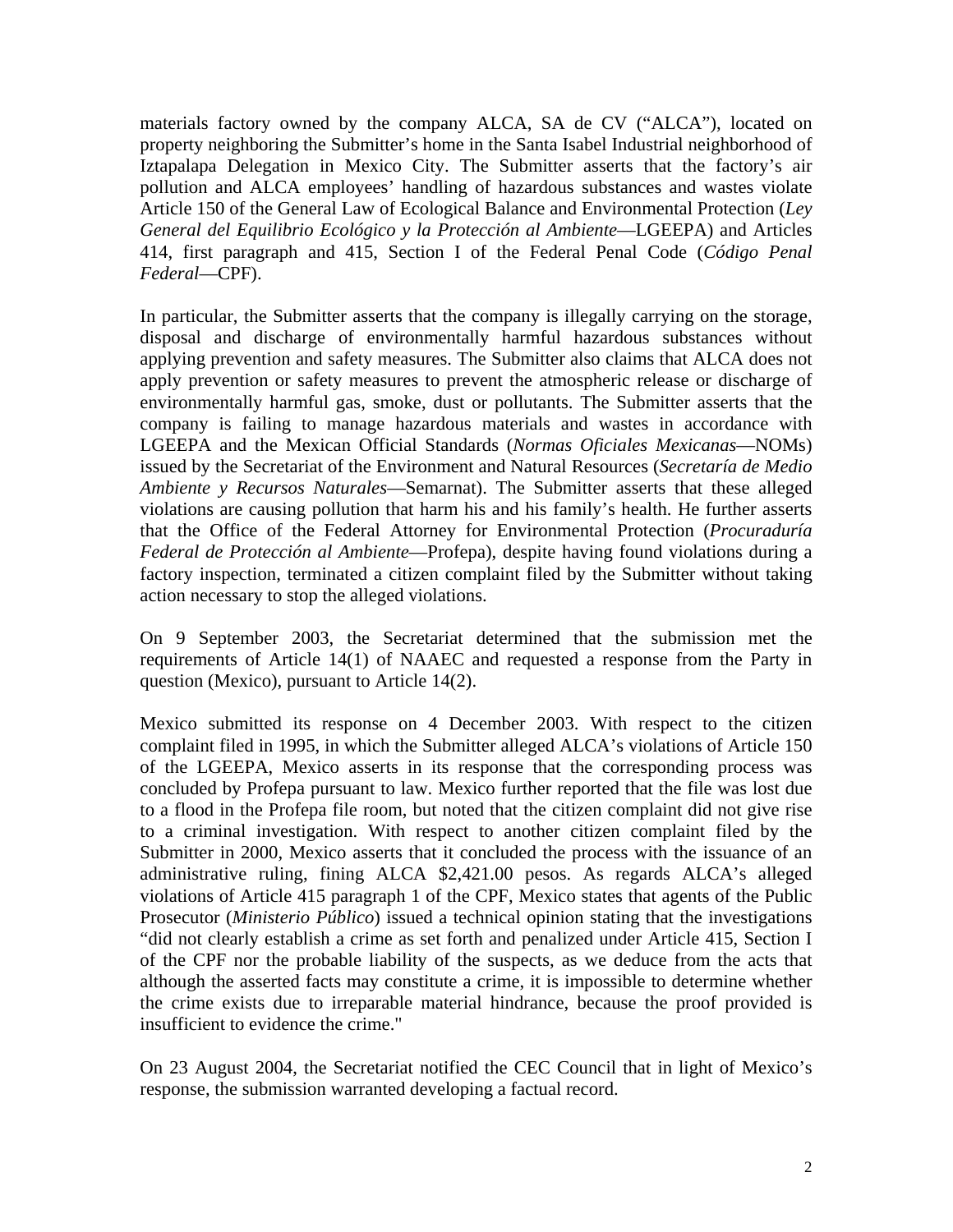On 9 June 2005, in Council Resolution 05-05, the Council decided unanimously to instruct to Secretariat to develop a factual record with respect to the matters raised in the submission, in accordance with NAAEC Article 15 and the Guidelines.

The Council ordered to Secretariat to provide the Parties with its overall work plan for gathering the relevant facts and the opportunity to comment on that plan. The Council further instructed that in developing the factual record the Secretariat should take into account considerations noted in Council Resolution 05-05. The Council stated that the Secretariat may include, in its preparation of a factual record, any relevant facts that existed prior to the entry into force of the NAAEC 1 January 1994.

Under Article 15(4) of the NAAEC, in developing a factual record, "the Secretariat shall consider any information furnished by a Party and may consider any relevant technical, scientific or other information: (a) that is publicly available; (b) submitted by interested nongovernmental organizations or persons; (c) submitted by the Joint Public Advisory Committee; or (d) developed by the Secretariat or by independent experts."

# **III. Request for information**

The Secretariat of the CEC requests information relevant to the facts concerning:

- (i) ALCA's alleged violations of Article 150 of the LGEEPA and Articles 414 first paragraph and 415 Section I of the CPF;
- (ii) any inspection visits, administrative proceedings or other governmental actions conducted with ALCA before and after 2001 with respect to its history of (1) releases of toxic chemicals and the continuation of such releases, and (2) the handling of hazardous wastes and substances; and
- (iii) whether Mexico is failing to effectively enforce Articles 150 of the LGEEPA and 414 first paragraph and 415 Section I of CPF in the case of ALCA.

# **IV. Examples of relevant information**

- 1. Information on any municipal, state or federal environmental enforcement policies or practices that are applicable to ALCA's alleged violation of Article 150 of the LGEEPA and of Articles 414, first paragraph and 415, Section I of the CPF.
- 2. Information on the applicable land use of the property where the Submitter's home is located (at Cerrada de Vaqueros No. 11, Colonia María Isabel Industrial, Delegación Iztapalapa in Mexico City) and the property where the ALCA plant is located, as well as information on whether the plant is located in an area not suitable for industrial activities. The submission states that ALCA was constructed on the property near the Submitter's home around 1960.
- 3. Information on the urban development plan applicable to ALCA and any other similar plans or zoning rules applicable to the property, in effect from 1932 to date.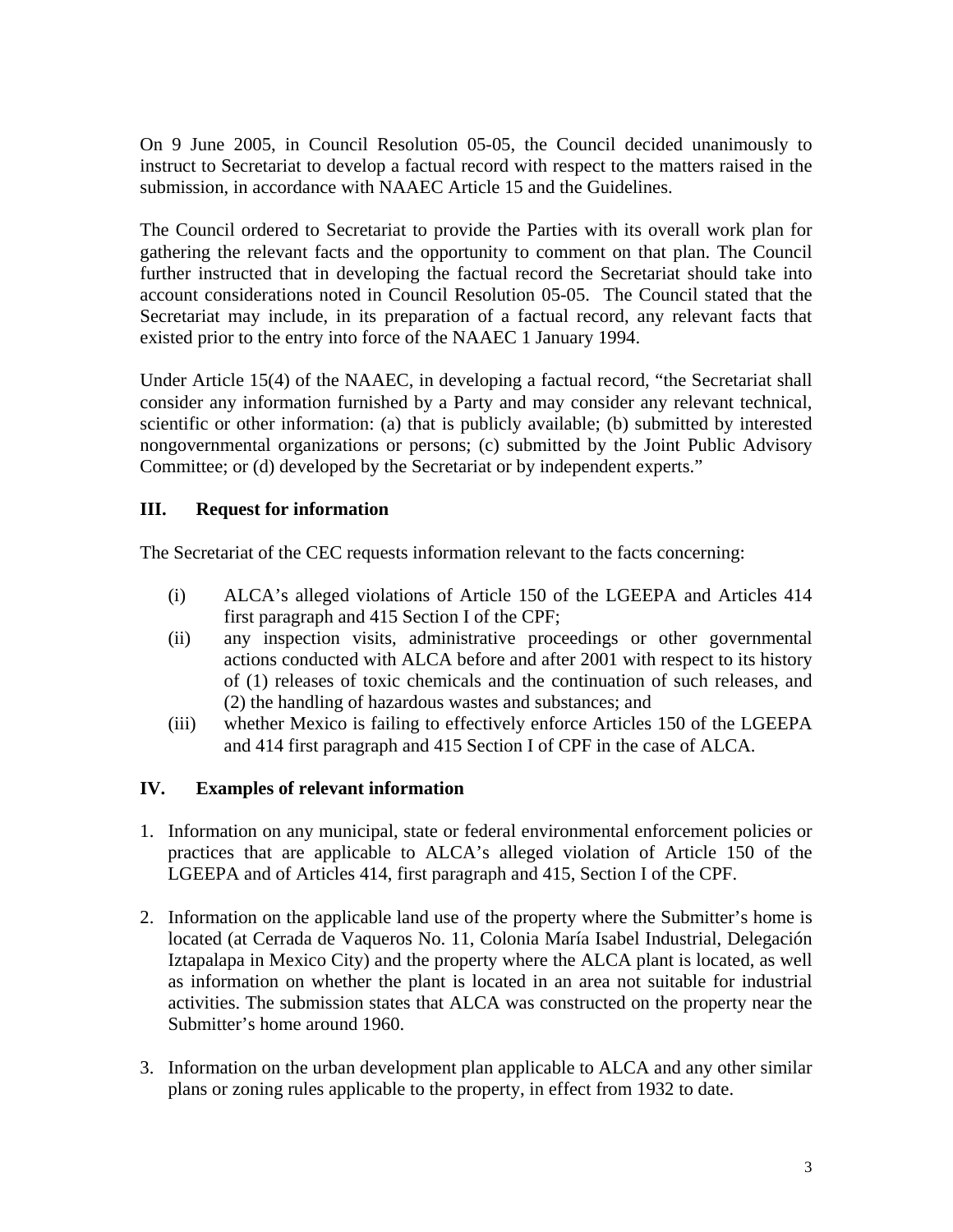- 4. Information on whether ALCA's air pollution releases and its handling of hazardous wastes and substances fall under the provisions of Article 150 of the LGEEPA and Articles 414, first paragraph and 415, Section I of the CPF, as applicable. In particular, information as to whether ALCA carries on the following:
	- (i) generation, storage, disposal and discharge of environmentally harmful hazardous substances and/or wastes without applying prevention and safety measures;
	- (ii) atmospheric release or discharge of environmentally harmful gas, smoke, dust or pollutants without applying prevention and safety measures; and/or
	- (iii) management of hazardous materials and wastes without complying with the LGEEPA and the NOMs issued by Semarnat.
- 5. Information on the acts undertaken by municipal, state or federal health, environmental, labor, social development or any other authority and any administrative files kept thereby, in respect of the reported health effects on the Submitter, his family and other residents in the area, allegedly caused by ALCA's alleged atmospheric release of pollutants and its alleged mismanagement of hazardous substances.
- 6. Information on how the potential effects and risks of ALCA's operations on the environment and on the neighboring residents' health have been evaluated.
- 7. Information that ALCA has reported to municipal, state or federal authorities with respect to its releases and handling of hazardous wastes and substances, including any information submitted in statements, studies, samplings, log-books, monitoring data, reports, notices, requests and renewals of permits and licenses from the time its operations began up to the present.
- 8. Information on the criteria applied by the relevant authority (in general terms and specifically with regard to ALCA) in considering repeat offenses in the enforcement of Articles 150 of the LGEEPA and 414, first paragraph and 415, Section I of the CPF.
- 9. Any other technical, scientific or other information that could be relevant in the development of this factual record.

### **V. Additional background information**

The submission, Mexico's response, the determinations by the Secretariat, the Council Resolution, the overall plan to develop a factual record and other information are available in the Registry and Public Files section of Citizen Submissions on Enforcement Matters on the CEC website <http://www.cec.org>, or may be requested from the Secretariat.